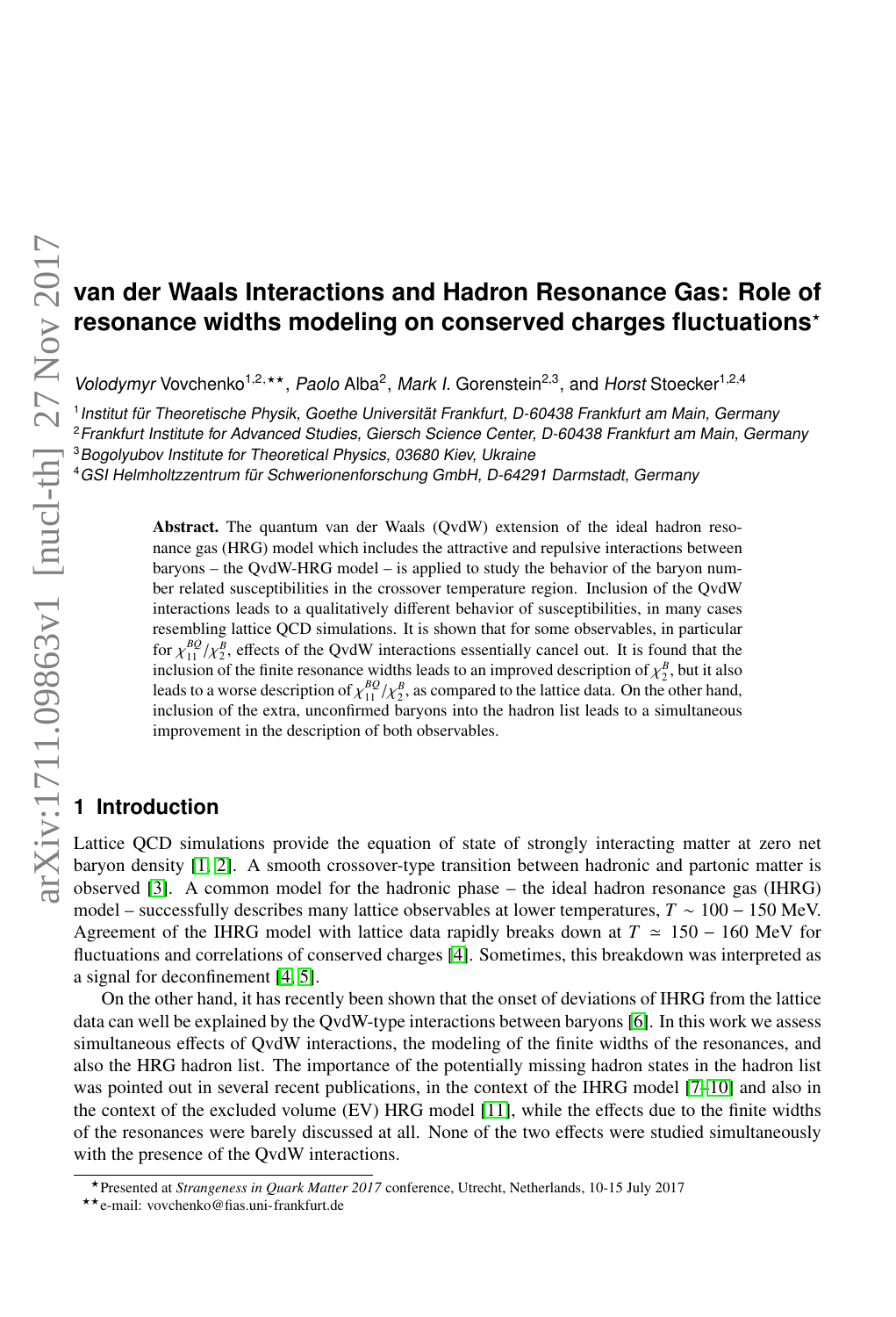## **2 Model**

QvdW extension. The Quantum van der Waals extension of the HRG model of Ref. [\[6\]](#page-3-5) – the QvdW-HRG model – is based on the following assumptions:

1. QvdW interactions exist between all pairs of baryons and between all pairs of antibaryons. The QvdW parameters *a* and *b* for all (anti)baryons taken to be equal to those of nucleons, as obtained from the fit to the ground state of nuclear matter [\[12\]](#page-3-9):  $a \approx 329$  MeV fm<sup>3</sup> and  $b \approx 3.42$  fm<sup>3</sup>.<br>
<sup>2</sup> The baryon-antibaryon meson-meson and meson-(anti)baryon OvdW interaction

2. The baryon-antibaryon, meson-meson, and meson-(anti)baryon QvdW interactions are neglected. Note that the model still contains, by construction, the meson-related hadronic interactions that lead to the formation of resonances.

The QvdW-HRG model contains basic nuclear matter physics, in contrast to IHRG, and it yields the liquid-gas first-order phase transition in the symmetric nuclear matter with a critical point located at  $T_c \approx 19.7$  MeV and  $\mu_c \approx 908$  MeV ( $n_c \approx 0.07$  fm<sup>3</sup> = 0.45  $n_0$ ).

The QvdW-HRG consists of three sub-systems: Ideal gas of mesons, QvdW gas of baryons, and QvdW gas of antibaryons. The total pressure reads  $p(T, \mu) = p_M(T, \mu) + p_B(T, \mu) + p_{\bar{B}}(T, \mu)$  with

<span id="page-1-0"></span>
$$
p_M(T,\mu) = \sum_{j \in M} p_j^{\text{id}}(T,\mu_j), \qquad p_{B(\bar{B})}(T,\mu) = \sum_{j \in B(\bar{B})} p_j^{\text{id}}(T,\mu_j^{B(\bar{B})*}) - a n_{B(\bar{B})}^2, \tag{1}
$$

where *M* stands for mesons,  $B(\bar{B})$  for (anti)baryons,  $\mu = (\mu_B, \mu_S, \mu_Q)$  are the chemical potentials for net baryon number *B*, strangeness *S*, and electric charge  $Q$ ,  $\mu_j^{B(\bar{B})*} = \mu_j - b p_{B(\bar{B})} - a b n_{B(\bar{B})}^2 + 2 a n_{B(\bar{B})}$ ,<br> $\mu_j = R_{\mu} \mu_j + S_{\mu} \mu_{j} + Q_{\mu} \mu_{j}$  is the channical potential for hedron gracies *i*, with *B*,  $\mu_j = B_j \mu_B + S_j \mu_S + Q_j \mu_Q$  is the chemical potential for hadron species *j*, with  $B_j$ ,  $S_j$ , and  $Q_j$  being its corresponding quantum numbers,  $n_s$  and  $n_s$  are total densities of baryons and antibaryons its corresponding quantum numbers.  $n_B$  and  $n_{\bar{B}}$  are total densities of baryons and antibaryons.

The calculation of mesonic pressure  $p_M(T, \mu)$  is straightforward. The shifted chemical potentials sity  $n_{B(\bar{B})}$ . By taking the derivatives of  $p_{B(\bar{B})}$  with respect to the baryochemical potential one obtains  $B(\bar{B})^*$  of (anti)baryons depend explicitly on (anti)baryon pressure  $p_{B(\bar{B})}$  and on total (anti)baryon denadditional equation for the total (anti)baryon densities:  $n_{B(\bar{B})} = (1 - b n_{B(\bar{B})}) \sum_{j \in B(\bar{B})} n_j^{\text{id}} (T, \mu_j^{B(\bar{B})*})$ .<br>At given *T* and *u*, the above equations are solved numerically vielding  $n_{\text{max}} (T, u)$  and  $n_{\text{min}}$ 

At given *T* and  $\mu$ , the above equations are solved numerically, yielding  $p_{B(\bar{B})}(T,\mu)$  and  $n_{B(\bar{B})}(T,\mu)$ .<br>
(entropy density is  $s - (\partial \nu/\partial T)$ ) and the energy density is obtained from the Gibbs relation The entropy density is  $s = (\partial p/\partial T)_u$ , and the energy density is obtained from the Gibbs relation.

**Finite widths of the resonances.** The ideal Fermi or Bose gas pressures  $p_i^{\text{id}}(T, \mu_i)$  in Eq. [\(1\)](#page-1-0) contain the additional integration over hadron's mass: the additional integration over hadron's mass:

$$
p_i^{\rm id}(T,\mu_i) = \frac{d_i}{6\pi^2} \int_{m_i^{\rm min}}^{m_i + 2\Gamma_i} dm \rho_i(m) \int dk \frac{k^4}{\sqrt{m^2 + k^2}} \left[ \exp\left(\frac{\sqrt{m^2 + k^2} - \mu_i}{T}\right) \pm 1 \right]^{-1}.
$$
 (2)

For  $n_j^{\text{id}}(T, \mu_i)$  the expressions are analogous to [\(2\)](#page-1-1). The function  $\rho_i(m)$  is the properly normalized mass distribution for hadron type *i*. For stable hadrons or whenever the zero width approximation is mass distribution for hadron type *i*. For stable hadrons, or whenever the zero width approximation is applied, one has  $\rho_i(m) = \delta(m - m_i)$ . The finite widths of the resonances are taken into account in a simplified way, by the integration over their relativistic Breit-Wigner shapes (see, e.g., Refs. [\[13,](#page-3-10) [14\]](#page-3-11)):

<span id="page-1-2"></span><span id="page-1-1"></span>
$$
\rho_i(m) = \frac{2 m m_i \Gamma_i}{(m^2 - m_i^2)^2 + m_i^2 \Gamma_i^2} / \left( \int_{m_i^{\min}}^{m_i + 2\Gamma_i} d\tilde{m} \, \frac{2 \tilde{m} m_i \Gamma_i}{(\tilde{m}^2 - m_i^2)^2 + m_i^2 \Gamma_i^2} \right),\tag{3}
$$

where  $m_i^{\text{min}} = \max(m_i - 2\Gamma_i, m_i^{\text{thr}})$  with  $m_i^{\text{thr}}$  the minimum decay threshold mass for resonance *i*.

Hadron list. In the standard scenario, the hadron list includes all established (3- and 4-star) strange and non-strange hadrons which are listed in the Particle Data Tables [\[15\]](#page-3-12). This list is denoted as PDG and it contains about 380 different hadron species. In addition, we also consider an extended PDGbased list, which also includes unconfirmed hadron states. This PDG+ list contains about 580 hadron species. Using the PDG and PDG+ lists we test the sensitivity of the results to the input hadron list.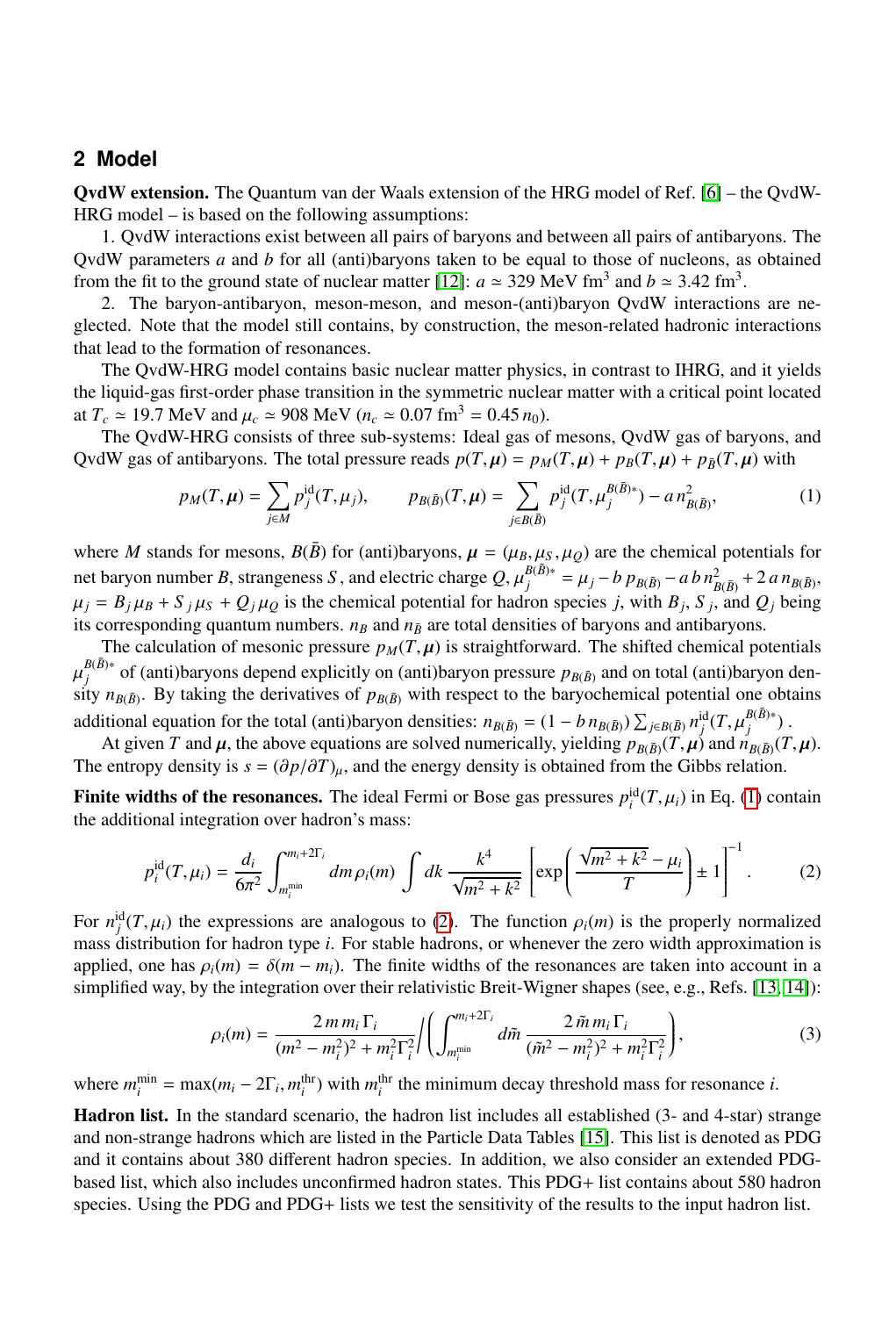

<span id="page-2-0"></span>**Figure 1.** The temperature dependence of (a) net baryon number susceptibility  $\chi^B_2$ , (b) baryon-electric charge correlator  $\chi^B Q$  and  $(c)$   $\chi^B Q/\chi^B$  calculated within IHRG (dashed black lines) and  $O$  wdW-HRG (soli correlator  $\chi_{11}^{BQ}$ , and (c)  $\chi_{21}^{BQ}/\chi_{22}^{B}$ , calculated within IHRG (dashed black lines) and QvdW-HRG (solid blue lines) with PDG hadron list. Calculations with finite (zero) widths of the resonances are denict with PDG hadron list. Calculations with finite (zero) widths of the resonances are depicted by the thick (thin) lines. QvdW-HRG calculations with PDG+ hadron list are exhibited by the dash-dotted red lines. Lattice QCD results of the Wuppertal-Budapest [\[16,](#page-3-13) [17\]](#page-3-14) and HotQCD [\[9,](#page-3-15) [18,](#page-3-16) [19\]](#page-3-17) collaborations are shown, respectively, by black symbols and green bands/symbols.

## **3 Results**

We consider temperature dependence of the conserved charges susceptibilities at  $\mu = 0$ , defined as

$$
\chi_{lmn}^{BSQ} = \frac{\partial^{l+m+n} p/T^4}{\partial(\mu_B/T)^l \partial(\mu_S/T)^m \partial(\mu_Q/T)^n} . \tag{4}
$$

We focus on the net baryon susceptibility  $\chi^B$ , baryon-electric charge correlator  $\chi^{BQ}_{11}$ , and the ratio  $\chi^{BQ}_{11}$ <br>  $\chi^{B}$ . The temperature dependences of these quantities are shown in Fig. 1, along with the latt 11  $\chi_2^B$ . The temperature dependences of these quantities are shown in Fig. [1,](#page-2-0) along with the lattice data.<br>The inclusion of OvdW interactions between harvons leads to a qualitatively different behavior of

The inclusion of QvdW interactions between baryons leads to a qualitatively different behavior of  $x_2$  and  $x_{11}$  at light emperatures, as seen nom comparison between the dashed black lines (TIRC) and the solid blue lines (QvdW-HRG) in Fig. [1.](#page-2-0) Some qualitative features seen in lattice simulations, *B* and  $\chi_{11}^{BQ}$  at high temperatures, as seen from comparison between the dashed black lines (IHRG) and the solid blue lines (OvdW-HRG) in Fig. 1. Some qualitative features seen in lattice simulations such as the inflection point in the temperature dependence of  $\chi_2^B$  and the peak in  $\chi_{11}^{BQ}$  are reproduced<br>by the OvdW-HRG model, as reported previously in Ref. [6] by the QvdW-HRG model, as reported previously in Ref. [\[6\]](#page-3-5).

It is interesting that the ratio  $\chi_{11}^{BQ}$  /  $\chi_{2}^{B}$  (Fig. [1c](#page-2-0)) is virtually unaffected by the QvdW interactions. This result can be proved analytically for the Boltzmann approximation. In this case the ratio  $n_i/n_i^{id}$ <br>between the density  $n_i$  of the baryon species *i* in the OvdW-HRG model and the corresponding ideal between the density  $n_i$  of the baryon species  $i$  in the QvdW-HRG model and the corresponding ideal gas density  $n_i^{\text{id}}$  is the same for all baryons and is a function of the total density of baryons  $n_B$  only. At  $\mu_B = 0$  one has  $n_B = n_B$ , therefore the modification factor is the same for baryons and antibaryons.<br>Therefore the effects of OvdW interactions between baryons cancel out in the ratio  $v^{BQ}/v^B$  at  $u_0 = 0$ . Therefore, the effects of QvdW interactions between baryons cancel out in the ratio  $\chi_{11}^{BQ}$  / $\chi_2^B$  at  $\mu_B = 0$ :

$$
\left(\chi_{11}^{BQ}/\chi_2^{B}\right)_{\text{QvdW}} = \frac{\sum_{i \in B} Q_i n_i^{\text{id}}}{\sum_{i \in B} n_i^{\text{id}}} = \left(\chi_{11}^{BQ}/\chi_2^{B}\right)_{\text{id}}.
$$
\n(5)

This explains the results shown in Fig. [1c](#page-2-0). Note that, in general, there is no such cancellation if the QvdW interaction parameters would be assumed to be different for different baryon-baryon pairs [\[11\]](#page-3-8).

All three observables, including the ratio  $\chi_{11}^{BQ}/\chi_{2}^{B}$ , are sensitive to the modeling of the finite widths be resonances in particular the A and  $N^*$  resonances. Applying the prescription given by Eqs. (2) of the resonances, in particular the  $\Delta$  and  $N^*$  resonances. Applying the prescription given by Eqs. [\(2\)](#page-1-1) and [\(3\)](#page-1-2) one obtains an improved description of  $\chi^B$ , but also a worse description of  $\chi^{BQ}_{11}$  and  $\chi^{BQ}_{12}/\chi^B$ , within both the IHRG and OvdW-HRG models. The influence of the finite resonance widths is also within both the IHRG and QvdW-HRG models. The influence of the finite resonance widths is also